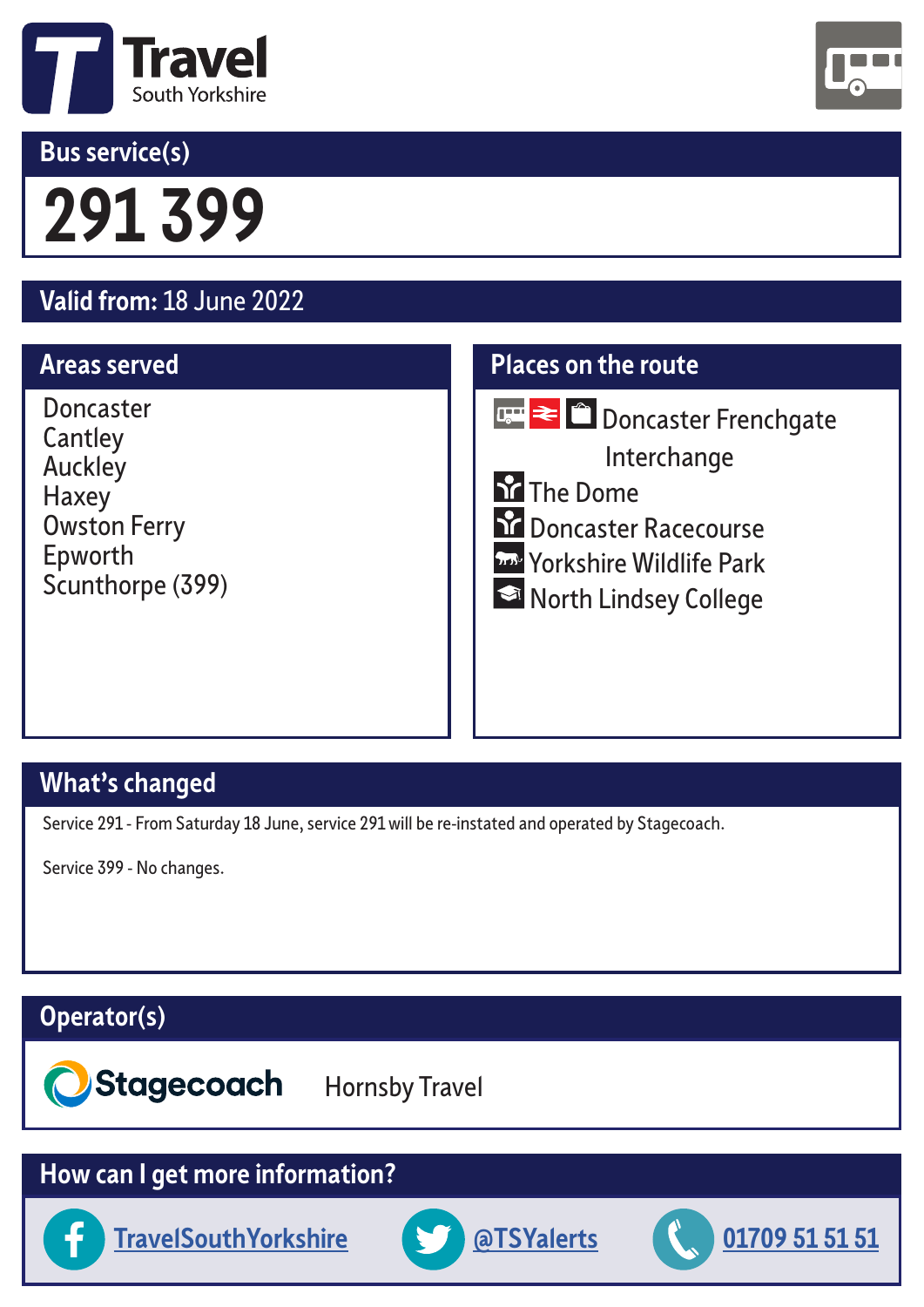### Bus route map for services 291 & 399

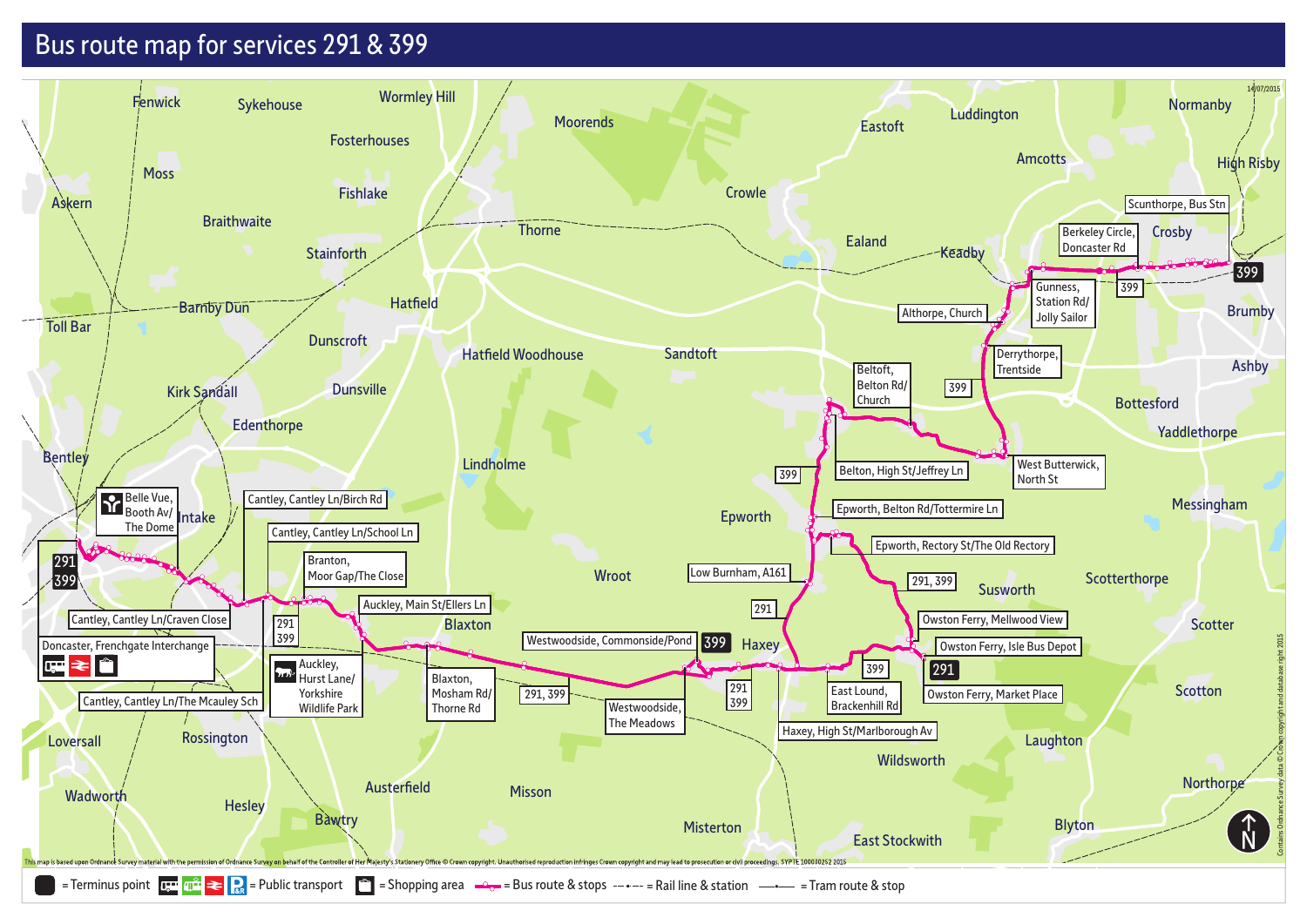#### Stopping points for service 291

**Doncaster, Frenchgate Interchange > Waterdale > South Parade > Bennetthorpe > Belle Vue >** Bawtry Road **Eally Vue Way Figure Accide Avenue <b>Cantley Figure X** Cantley Lane **Figure 3** Branton **Figure** Doncaster Road ▶ Moor Gap ▶ Doncaster Road ▶ Auckley ▶ Main Street ▶ Hurst Lane ▶ Mosham Road ▶ Hurst Lane **▶** Blaxton ▶ Mosham Road ▶ Bank End Road ▶ Westwoodside ▶ Park Lane ▶ Cove Road ▶ Newbigg **▶** Tower Hill ▶ Haxey ▶ High Street ▶ Epworth Road ▶ Low Burnham ▶ A161 ▶ Epworth ▶ Blow Row Rectory Street Epworth Road **Owston Ferry, High Street** 

**Owston Ferry, High Street ▶ Epworth Road ▶ Epworth ▶ Rectory Street ▶ Blow Row ▶ Low Burnham ▶** A161 **Haxey** Low Street **High Street Xides Westwoodside** Tower Hill Xidewbigg Xidesmonside Xides Park Lane **Example 3 Blaxton 3 Bank End Road 3 Mosham Road <b>Auckley 3 Hurst Lane**  $\triangleright$ Main Street **Examber 3** Doncaster Road **Moor Gap F** Doncaster Road **F** Cantley **Example** Cantley Lane  $\triangleright$  Bawtry Road  $\triangleright$  Belle Vue  $\triangleright$  Booth Avenue  $\triangleright$  Belle Vue Way  $\triangleright$  Bennetthorpe  $\triangleright$ Waterdale **Doncaster, Frenchgate Interchange** 

| 291 ▶ Saturday                            |           | Doncaster Centre ▶ Owston Ferry |
|-------------------------------------------|-----------|---------------------------------|
| Doncaster, Frenchgate Interchange         | 1100 1520 |                                 |
| Belle Vue, Booth Av/The Dome              | 1105 1525 |                                 |
| Cantley, Cantley Ln/Beldam Plantation     | 1110 1530 |                                 |
| Branton, Moor Gap/The Cl                  | 1115 1535 |                                 |
| Auckley, Main St/Ellers Ln                | 1120 1540 |                                 |
| Auckley, Hurst Ln/Yorkshire Wildlife Park | 1122 1542 |                                 |
| Blaxton, Bank End Rd/Hillcroft Rd         | 1125 1545 |                                 |
| Westwoodside, Cove Rd/Pond                | 1137 1557 |                                 |
| Haxey, Epworth Rd/Memorial                | 1142 1602 |                                 |
| Low Burnham, A161                         | 1149 1609 |                                 |
| Epworth, Rectory St/The Old Rectory       | 1152 1612 |                                 |
| <b>Owston Ferry, Isle Bus Depot</b>       | 1200 1620 |                                 |
| 291 ▶ Saturday                            |           | Owston Ferry ▶ Doncaster Centre |
| <b>Owston Ferry, Market Place</b>         | 0900 1205 |                                 |
| Epworth, Rectory St/The Old Rectory       | 0908 1213 |                                 |
| Low Burnham, A161                         | 0911 1216 |                                 |
| Haxey, High St/Marlborough Av             | 0918 1223 |                                 |
| Westwoodside, Commonside/Pond             | 0923 1228 |                                 |
| Blaxton, Bank End Rd/New St               | 0935 1240 |                                 |
| Auckley, Hurst Ln/Yorkshire Wildlife Park | 0938 1243 |                                 |
| Auckley, Main St/Brooke Farm              | 0940 1245 |                                 |
| <b>Branton, Moor Gap/Badgers Holt</b>     | 0945 1250 |                                 |
| Cantley, Cantley Ln/Craven Cl             | 0950 1255 |                                 |
| Belle Vue, Booth Av/The Dome              | 0953 1258 |                                 |
| Doncaster, Frenchgate Interchange         | 1000 1305 |                                 |

**No Service Monday to Friday or Sunday**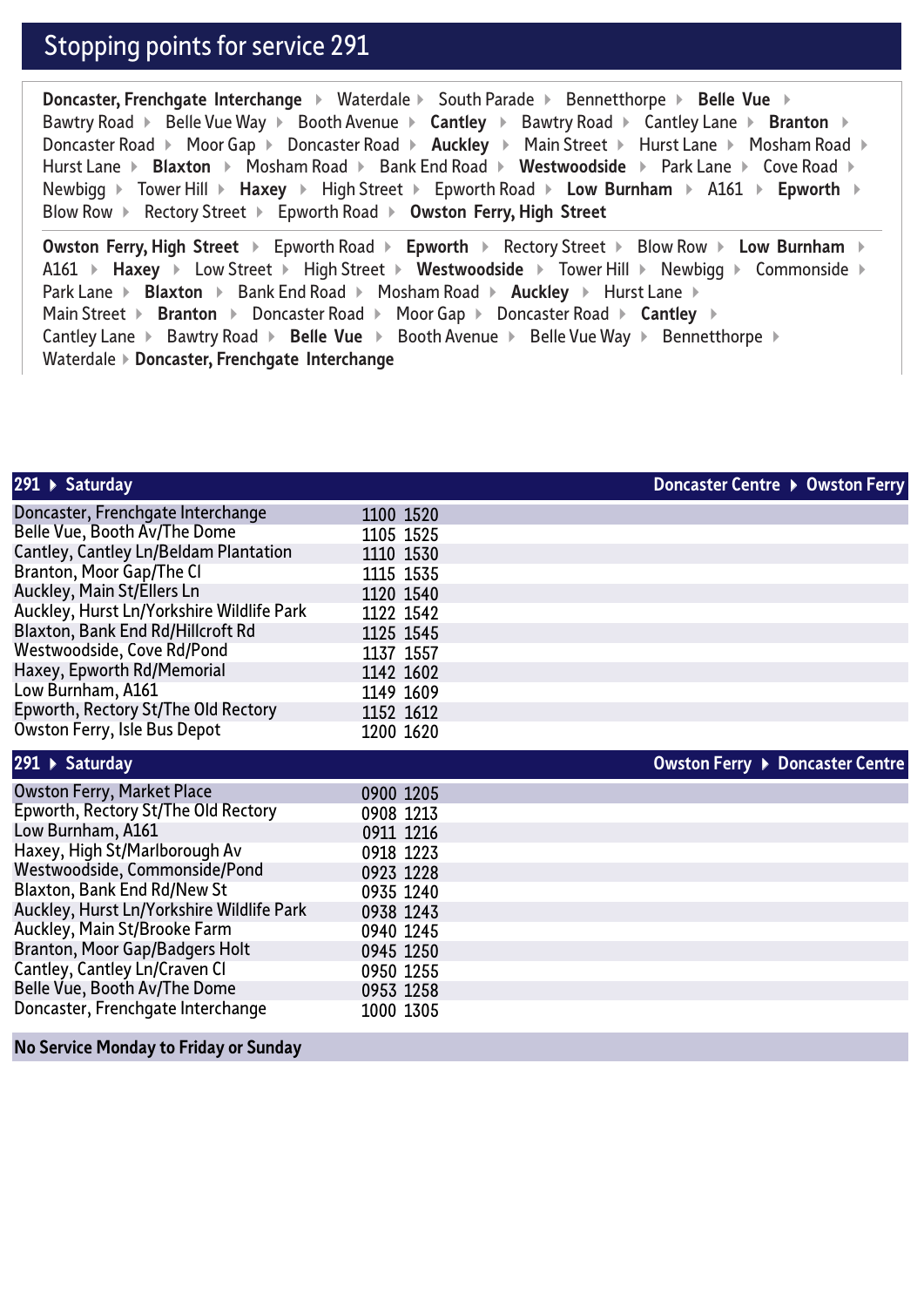#### Stopping points for service 399

**Doncaster, Frenchgate Interchange**  $\rightarrow$  Waterdale  $\rightarrow$  South Parade  $\rightarrow$  Bennetthorpe  $\rightarrow$  Belle Vue  $\rightarrow$ Bawtry Road **EDEL Belle Vue Way F** Booth Avenue **F** Cantley **F** Bawtry Road F Cantley Lane **F** Branton F Doncaster Road  $\triangleright$  Moor Gap  $\triangleright$  Doncaster Road  $\triangleright$  **Auckley**  $\triangleright$  Common Lane  $\triangleright$  Main Street  $\triangleright$ Mosham Road **Example 3 Bank End Road <b>Westwoodside Fark Lane Figure Road Figure 2 Bank** Newbigg **Figure 2** Tower Hill **Faxey Follo High Street Follo East Lound Farackenhill Road Follo Street Follo High Street Follo High Street** Epworth Road **Epworth >** Rectory Street **>** Blow Row > Burnham Road > Belton Road > Belton > High Street  $\triangleright$  King Edward Street  $\triangleright$  Beltoft  $\triangleright$  Bracon  $\triangleright$  Belton Road  $\triangleright$  West Butterwick  $\triangleright$  West Street  $\triangleright$ North Street **>** Derrythorpe > Trentside > Althorpe > Main Street > Keadby > A18 > Gunness > Station Road Doncaster Road **Scunthorpe Berkeley Circle**  Mary Street **Scunthorpe, Bus Station** 

**Scunthorpe, Bus Station > Frances Street > High Street > Doncaster Road > Berkeley Circle > Scunthorpe**  $\triangleright$  **Gunness**  $\triangleright$  Station Road  $\triangleright$  **Keadby**  $\triangleright$  A18  $\triangleright$  **Althorpe**  $\triangleright$  Main Street  $\triangleright$  **Derrythorpe**  $\triangleright$ Trentside **Mest Butterwick • North Street • West Street • Beltoft • Belton Road • Bracon • Belton ▶ King Edward Street ▶ High Street ▶ Epworth ▶ Belton Road ▶ Burnham Road ▶ Blow Row ▶** Rectory Street **Owston Ferry**  Epworth Road High Street **East Lound**  Brackenhill Road **Haxey ▶ High Street ▶ Westwoodside ▶ Tower Hill ▶ Commonside ▶ Park Lane ▶ Blaxton ▶** Bank End Road **Mosham Road <b>Auckley Main Street <b>Branton Concaster Road** Moor Gap \ Doncaster Road **▶ Cantley ▶ Cantley Lane ▶ Bawtry Road ▶ Belle Vue ▶ Booth Avenue ▶** Belle Vue Way ▶ Bennetthorpe ▶ South Parade ▶ Waterdale ▶ Doncaster, Frenchgate Interchange

#### **399 Monday to Friday**

**Doncaster Centre ▶ Scunthorpe** 

| Doncaster, Frenchgate Interchange       |                | $-1215$   |         |  |
|-----------------------------------------|----------------|-----------|---------|--|
| Belle Vue, Booth Av/The Dome            |                | 1222      |         |  |
| Cantley, Cantley Ln/Beldam Plantation   |                | $-1225 -$ |         |  |
| Branton, Moor Gap/The Cl                |                | $1230 -$  |         |  |
| Auckley, Mosham Rd/Hurst Ln             |                | $1235 -$  |         |  |
| Blaxton, Mosham Rd/Thorne Rd            |                | $1240 -$  |         |  |
| <b>Westwoodside, The Meadows</b>        | $0930 - 1327$  |           |         |  |
| Westwoodside, Cove Rd/Pond              | 0932 1252 1329 |           |         |  |
| Haxey, High St/Marlborough Av           | 0937 1257 1334 |           |         |  |
| Low Burnham, A161                       |                |           | $-1339$ |  |
| <b>Owston Ferry, Mellwood View</b>      | 0945 1305 -    |           |         |  |
| Epworth, Burnham Rd/Leisure Centre      | 0949 1309 1341 |           |         |  |
| Belton, High St/Ash Tree Cl             | 0954 1314 1346 |           |         |  |
| Beltoft, Belton Rd/Church               | 0959 1319 -    |           |         |  |
| <b>West Butterwick, North St</b>        | 1004 1324 -    |           |         |  |
| Althorpe, Church                        | 1009 1329 -    |           |         |  |
| <b>Gunness, Station Rd/Jolly Sailor</b> | 1012 1332 1400 |           |         |  |
| Scunthorpe, Gallagher Retail Park       | 1015 1335 1403 |           |         |  |
| Scunthorpe, Bus Stn                     | 1025 1345 1413 |           |         |  |
|                                         |                |           |         |  |